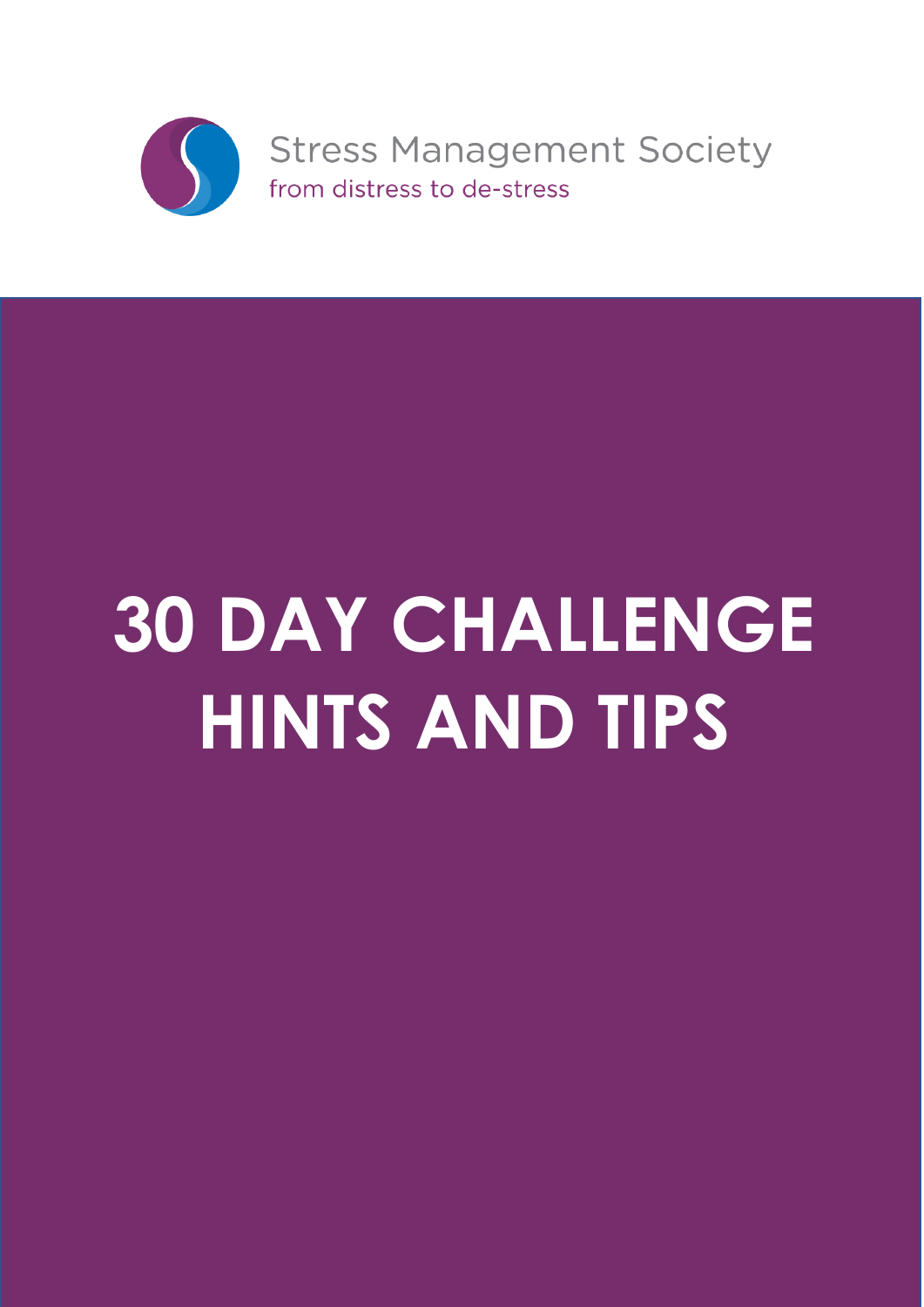

# Day 1 – Friday 1st April

**Physical** - Set aside some time to stretch your body, taking deep slow breaths and engaging with your core. Visit https://www.health.com/fitness/everyday-stretches for some ideas on everyday stretches which help to relieve tension and support your de-stressing journey.

**Mental** - Take our free online Individual Stress Test to identify areas for improvement. We will revisit this at the end of the 30 days to see if your score has improved!

**Emotional** - Have 5 quiet minutes and use this as an opportunity to assess how you're feeling. Are you happy, content, sad, etc? Explore why you feel this way and what you can do to alter your mood.

# Day 2 – Saturday 2nd April

**Physical** – Go out for a walk, even if you don't feel like it. Sunshine provides us with vitamin D which is a natural mood booster.

**Mental** – Create a simple to-do list for your weekend and get your day off to a productive start.

**Emotional** – Take a second to reflect on your life so far. What have you accomplished over the past 5 years? What are you proud of? What has been your best achievement?

#### Day 3 – Sunday 3rd April

**Physical** – Have a bath with some Epsom salts to relax your muscles and sooth your mind. Don't have a bathtub? Epsom salts are also great for soaking feet so make yourself a footbath.

**Mental** – Stay connected. We might not be able to be with our loved ones in person, however, the power of technology means we can invite them to dinner over the phone or WhatsApp/Facetime/Zoom/Skype instead.

**Emotional** – Thinking positive and being able to appreciate the little things can have an enormous impact on your mindset. Start a daily gratitude journal and write down the things which you're grateful for each day. This will get you into the habit of noticing the little positives and wholesome moments that you experience through the week.

## Day 4 – Monday 4th April

**Physical** – Get organised and plan some health meals for the week ahead. Eating a healthy, balanced diet with all the necessary vitamins helps with both physical and mental health.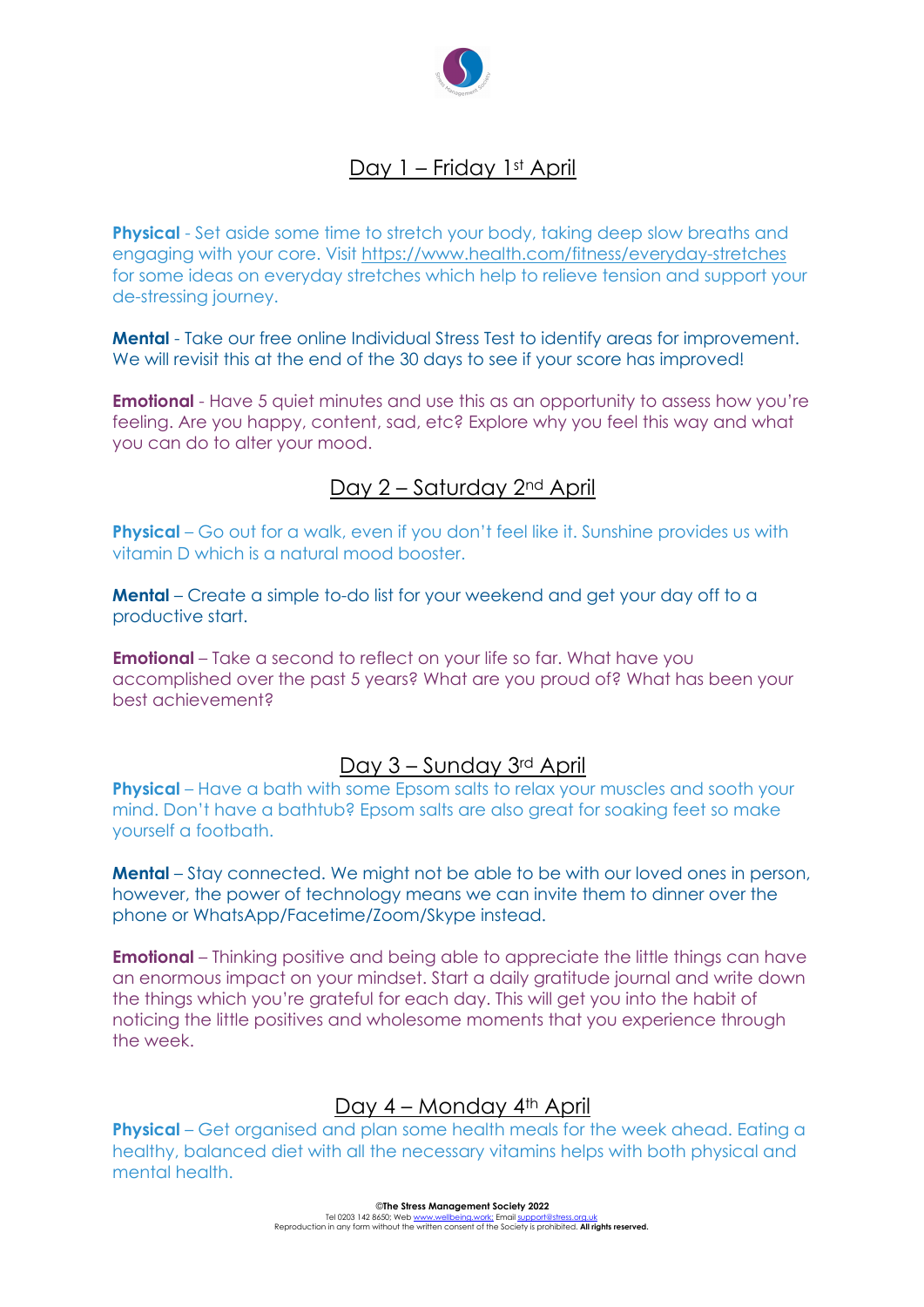

**Mental** – Be kind to yourself, take time out for self-care – it's like the oxygen mask on the plane; put yours on first and you'll be in a better position to help others.

**Emotional** – Do you regularly watch the news and find it causes you emotional distress? If so, consider taking a break or altering how you consume the news. A useful tip is to avoid those thought-provoking headlines before bed.

# Day 5 – Tuesday 5<sup>th</sup> April

**Physical** – We often ignore the early signs of stress, many of which are physical. Take a moment to assess your physical state. Is your breathing fast, slow, shallow, or deep? Are your shoulders hunched? Are you thirsty, hungry, tired, sleepy?

**Mental** – Why should we care about stress?

Many are unaware of the link between high stress levels and a weakened immune system. Stress has been directly liked to high blood pressure, heart disease, obesity, and diabetes. Mental illness is actually the second-largest burden of disease in England. Therefore, reducing our stress levels and altering how we react to stressful situations can boost our resilience and prevent illness.

Reflect on your life and the impact that stress has had on you in the past. How did you combat it? What made you feel better?

**Emotional** – Reflect on your day and write down 3 things which have made you smile.

#### Day 6 – Wednesday 6<sup>th</sup> April

**Physical** – It's spring and brighter weather is on the horizon. Why not give your windows a spring clean to let the beautiful sunshine in?

Mental – What to better understand the impact of stress? Listen to the airing pain podcast at https://painconcern.org.uk/airing-pain/

**Emotional** - Use our tips on how to start a conversation about mental health and ask one of your friends or family how they're feeling today. How to start a conversation about mental health:

- Are you okay?
- How are things going?
- How are you, really?
- I've noticed that…
- Do you want to take a walk?
- What's on your mind?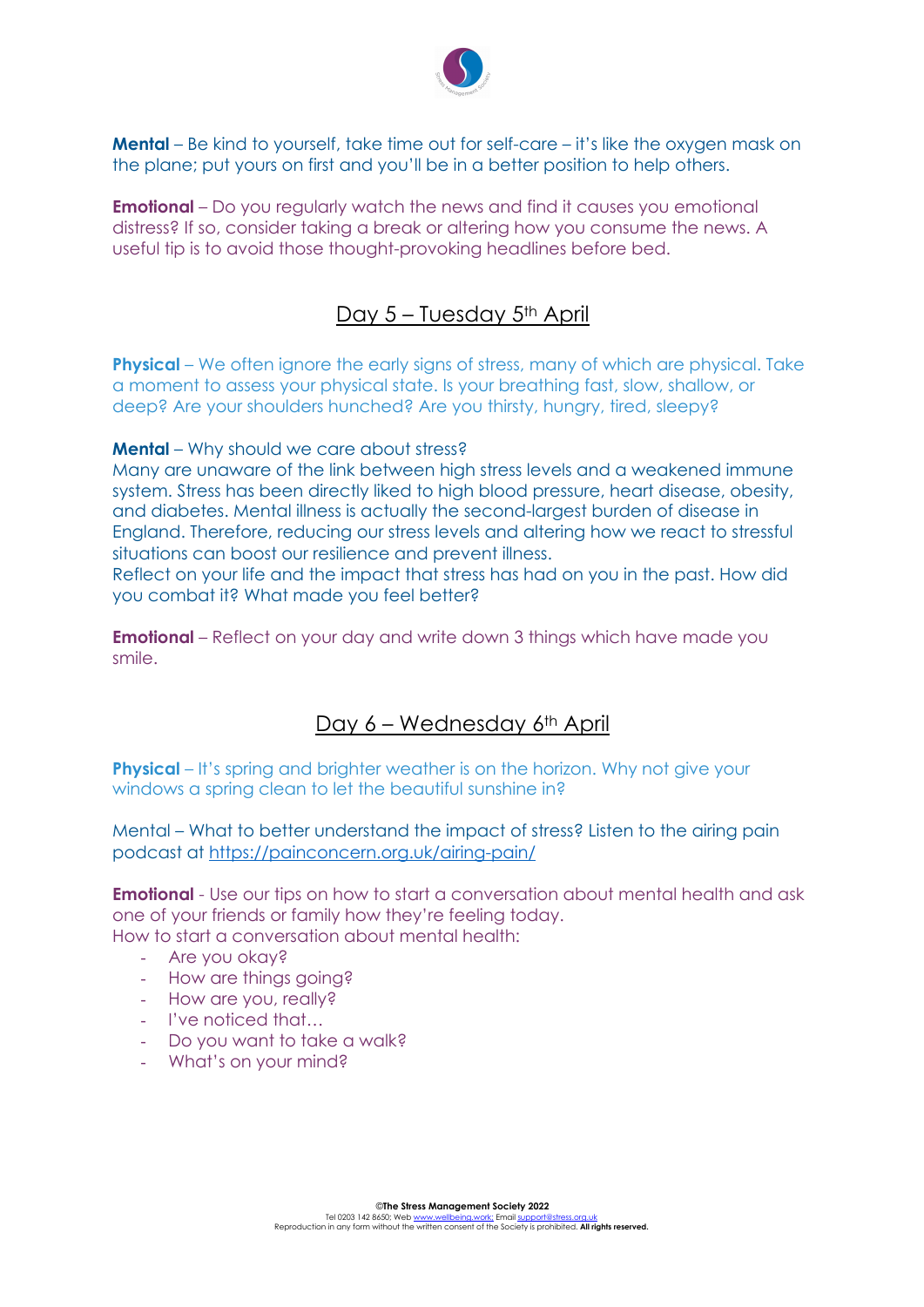

# Day 7 - Thursday 7<sup>th</sup> April

**Physical** - Why not pick some flowers for a friend? The daffodils are beautiful at this time of year and it is bound to bring a smile to their face!

**Mental** – Are you aware of the causes of stress identified within the workplace?

- Workload/volume of work
- Management style
- Non-work factors family and relationship issues
- Relationships at work
- Non-work factors Personal illness or health issues
- Pressure to meet targets or deadlines

Do any of these look familiar to you? What could you do to improve any of these factors?

**Emotional** – Stop for a moment and check in with yourself. What are you feeling? If you don't feel happy, reach out to a friend or your support network to improve your wellbeing.

#### Day 8 – Friday 8<sup>th</sup> April

**Physical** – If you are working from home, get up and have a stretch. Make sure you factor in regular screen breaks and take time away from your desk for lunch.

**Mental** – Plan out your day and ensure that you have a work life balance. Keeping a schedule is useful to productivity and helps to ensure that you can make time for yourself.

**Emotional** – We adopt an engineer's approach to stress. We have adopted an engineer's definition of stress. Force over area equals the pressure. When a bridge has too much load on it and if it is left there for long enough, it will eventually collapse. You would be able to see the warning signs before this happens. The bridge would bow, buckle, groan and creak.

The same principle can be applied to a human being with excessive demands and challenges placed on our bridges, we will collapse. That bridge collapse could manifest itself as a nervous breakdown, or serious health issues such as heart attack or cancer.

Watch our video on the bridge here: https://youtu.be/12qq9hR6zVA

Have you noticed any bending, buckling or creaking on your bridge?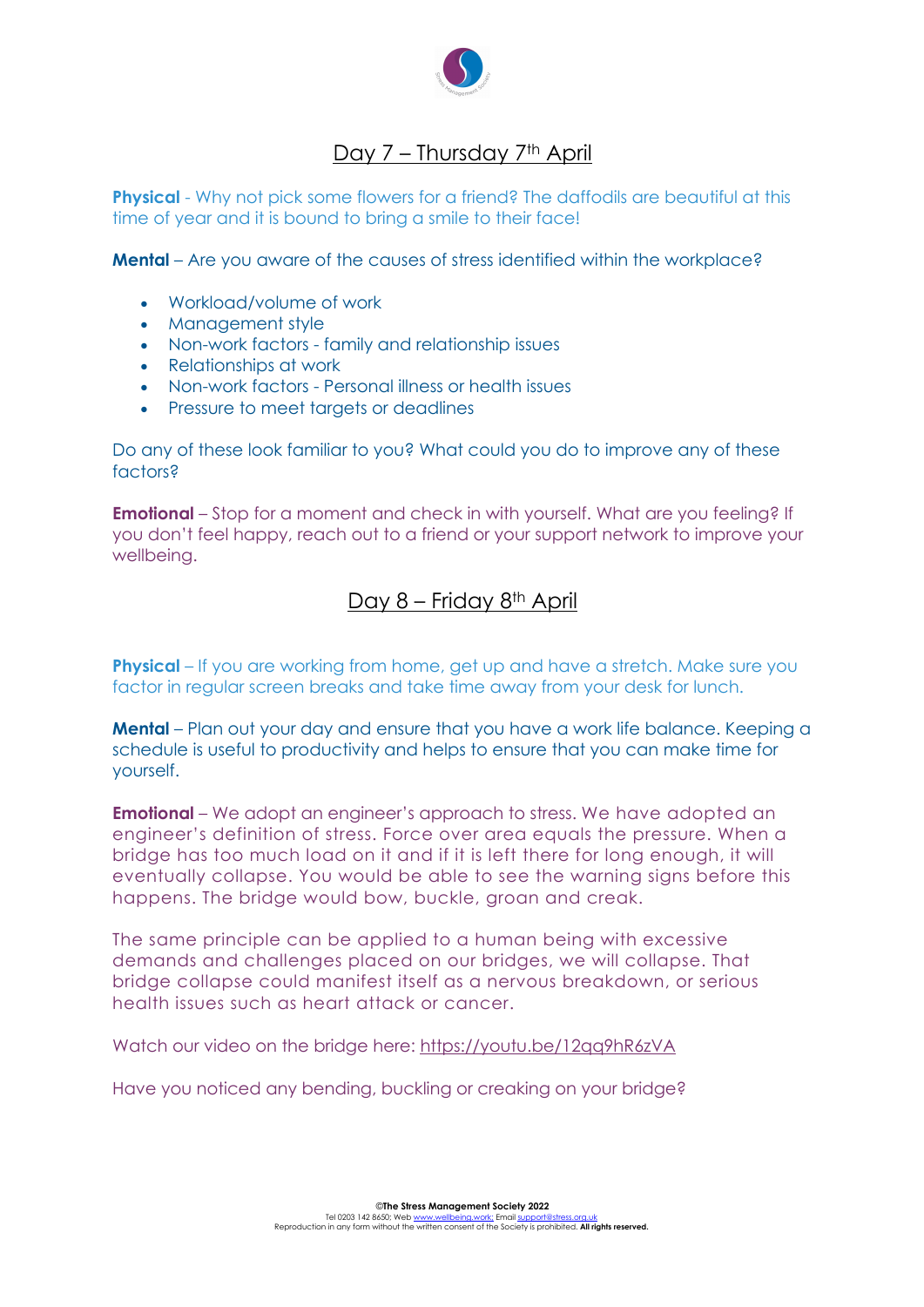

# Day 9 – Saturday 9th April

**Physical** – Put your favourite song on and have a dance! Give yourself that Saturday feeling!

**Mental** – Are you keen to unlock your happy? Use the graphic below to select an activity to activate the happiness chemicals in your brain:



**Emotional** – Write down a list of things that you are looking forward to doing once the restrictions are lifted. Is it going for a meal? Booking a holiday? Have a think and plan so that you have some exciting things to look forward to!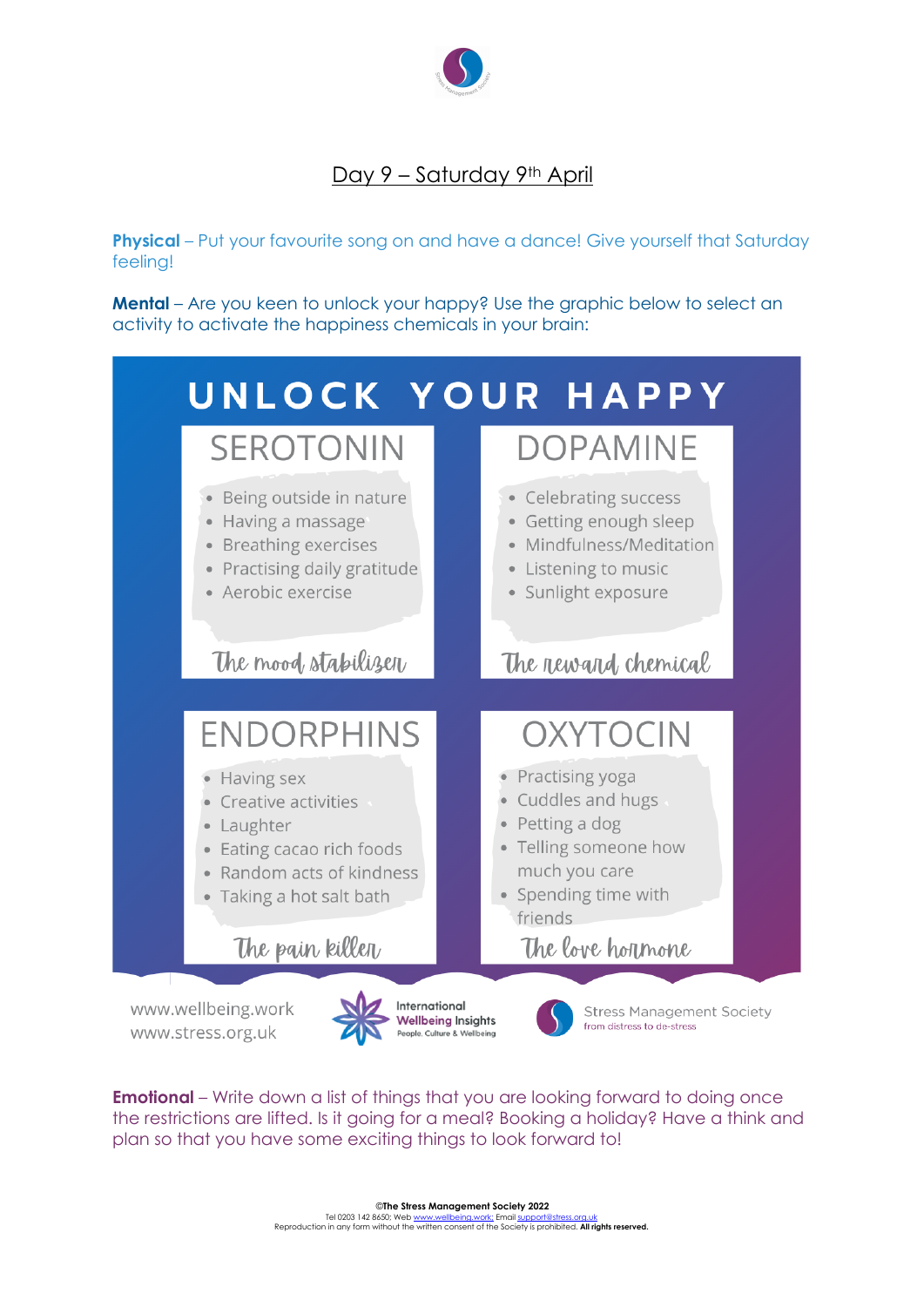

# Day 10 – Sunday 10<sup>th</sup> April

**Physical** – Go for a jog or a run! Not comfortable running? Have you thought about trying the couch to 5K programme? This offers a gradual introduction to running which is great for the mind and body.

#### **Mental** – Your thoughts matter!

| Instead of               | Irv                        |
|--------------------------|----------------------------|
| "I'm a mess"             | "I'm human"                |
|                          |                            |
| "I can't do this"        | "I can do hard thing"      |
| "I'm a failure"          | "I'm learning"             |
| "Why is this happening?" | "what is this teaching me" |

**Emotional** – Do you often get stuck in "what if..?" thinking? The best way to handle this is to write down all the 'what if' topics that are giving you concerns, then add what you would do if the 'what if's' come to pass. This will help to ease your worries and provide you with a practical action plan.

#### Day 11 – Monday 11<sup>th</sup> April

**Physical** – Pick a recipe that you have always wanted to try and give it a go!

**Mental** – Do absolutely nothing. Can you be still, with no input for 2 minutes? 5 minutes? How about 10? It's not often that we pause to stop the information and this simple act can improve our resilience.

**Emotional** – Have a think about those around you and all the qualities that you like and admire. Challenge yourself to tell those people your thoughts and brighten their day.

## Day 12 – Tuesdav12<sup>th</sup> April

**Physical** – A lot of people struggle to drink enough water throughout the day which can cause a vicious cycle: thirsty because you are stressed and stressed because you are thirsty. Woman should aim to drink about 1.6 litres per day and men should aim for 2 litres. Struggling to monitor your intake? Why not use a water bottle with measurements!

**Mental** – Did you know that just 6 minutes of relaxing into a good book can reduce blood pressure and muscle tension? Have a look at our suggested reading list of stress-busting books at www.stress.org.uk/free-resources-2021

**Emotional** – Why not arrange a group activity for you and your friends? This could be as simple as a group video call or you could challenge your teamwork skills with a virtual escape room!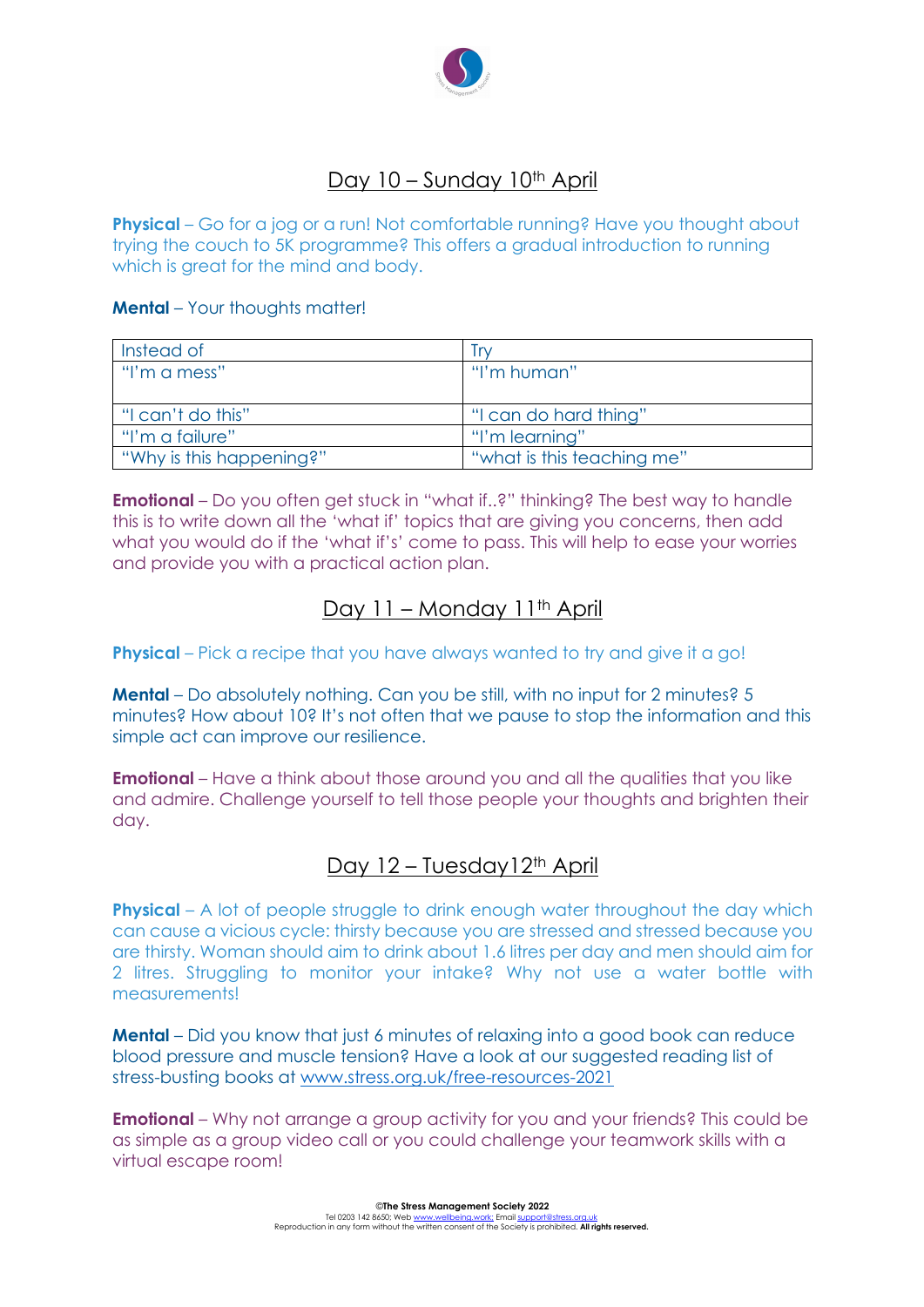

# Day 13 – Wednesday 13<sup>th</sup> April

**Physical** – Are you sleeping well at the moment? Why not have a look at your sleep hygiene and identify improvements that you can make? Find out more at https://bit.ly/3lLdLlG

**Mental** – Find a few minutes of your day to practice mindfulness as this is a great stress-busting activity. This needn't be a long or complex process; it can be as simple as practicing mindful breathing or eating.

**Emotional** – Tune in with yourself and finish the sentences below:

- 'I am feeling…'
- 'I think that…'
- 'I am happiest when…'
- 'I am looking forward to…'
- 'I can't wait for…'

#### Day 14 – Thursday 14<sup>th</sup> April

**Physical** – Move every day. Take time to stand, stretch, adjust and improve your posture.

**Mental** – Every year we create a free 7 step achievement plan to help individuals understand and achieve their goals. Visit https://www.stress.org.uk/free-resources/ to download your copy and get planning!

**Emotional** – April is a perfect time to wiggle your green fingers – we planted some seeds a couple of weeks ago, it's given us a real lift to see them growing in the spring sunshine.

#### Day 15 - Friday 15th April

**Physical** – Sign up to an online workout class today!

**Mental** – Can you name your favourite memory? Take a moment to pause and remember all the little details. How things looked, smelt, tasted and felt. What emotions did you feel in that exact moment?

**Emotional** – We conducted a study on causes of stress for the British public in January 2021.

Our of the 2000 participants:

- 46% feel disconnected to others
- 54% feel isolated
- 46% said uncertainty about when things will get back to normal
- 36% had difficulty concentrating
- 38% feel a lack of motivation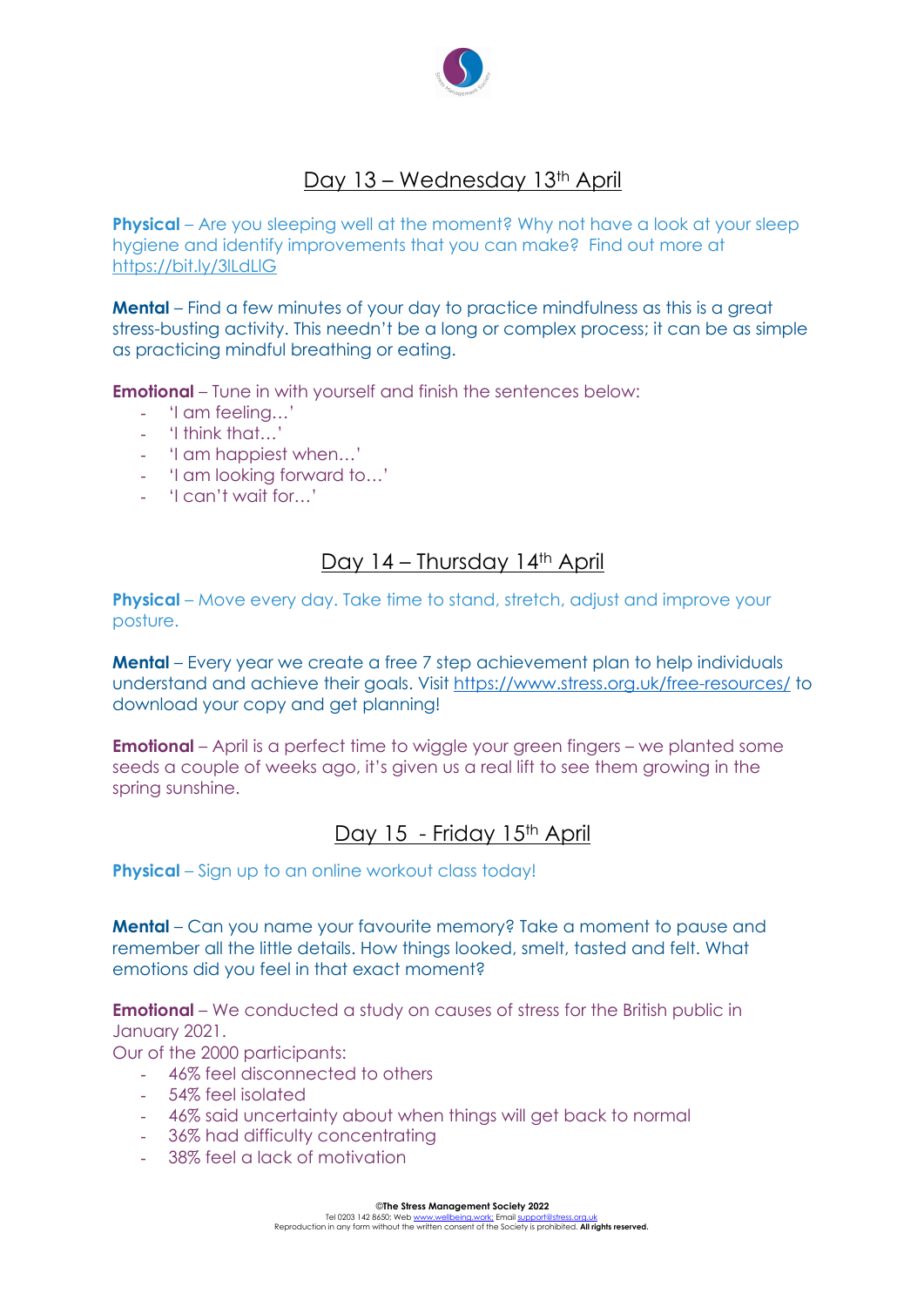

Do any of this sound similar to you?

Visit www.stress.org.uk/stressawarenessmonth for more details on the study.

# Day 16 – Saturday 16th April

**Physical** – Set some time aside to clean and organise a specific space. For example, this could be clearing out a kitchen cupboard, reorganising your wardrobe or venturing into the dreaded attic! Sorting provides a sense of achievement and will help to get your weekend off to a productive start.

**Mental** – Try a simple grounding exercise to get your Saturday off to a good start. Can you name:

- 5 things you can see
- 4 things you can hear
- 3 things you can touch
- 2 things you can smell
- 1 thing you can taste

**Emotional** – Eating cacao rich foods produces endorphins which can improve our mood. Remember this is only in small quantities, we're not advising you to binge on endless amounts of chocolate!

## Day 17 – Sunday 17th April

**Physical –** Have a relaxing evening and get an early night's sleep in preparation for the week ahead.

**Mental** – Why not try some brain training exercises with sudoku, crossword or wordsearches?

**Emotional** – Eventually, our time will all come to an end. Take a moment to consider how you want to be remembered by your friends, family and community. It's common for people to prioritise the goal of earning money and building a career, only to realise that they want to be recognised and remembered by personal values. This exercise is great at identifying priorities and unveiling what's truly important to you. You can then use this knowledge to bring it to life and become your best self.

## Day 18 – Monday 18<sup>th</sup> April

**Physical** – Why not volunteer to a cause that's important to you? You can find out more about volunteering projects at https://www.gov.uk/government/getinvolved/take-part/volunteer

**Mental** – Want to learn something new today? Why not listen to a TED Talk at www.ted.com/talks

**Emotional** – 3 Things to notice today:

- What you're grateful for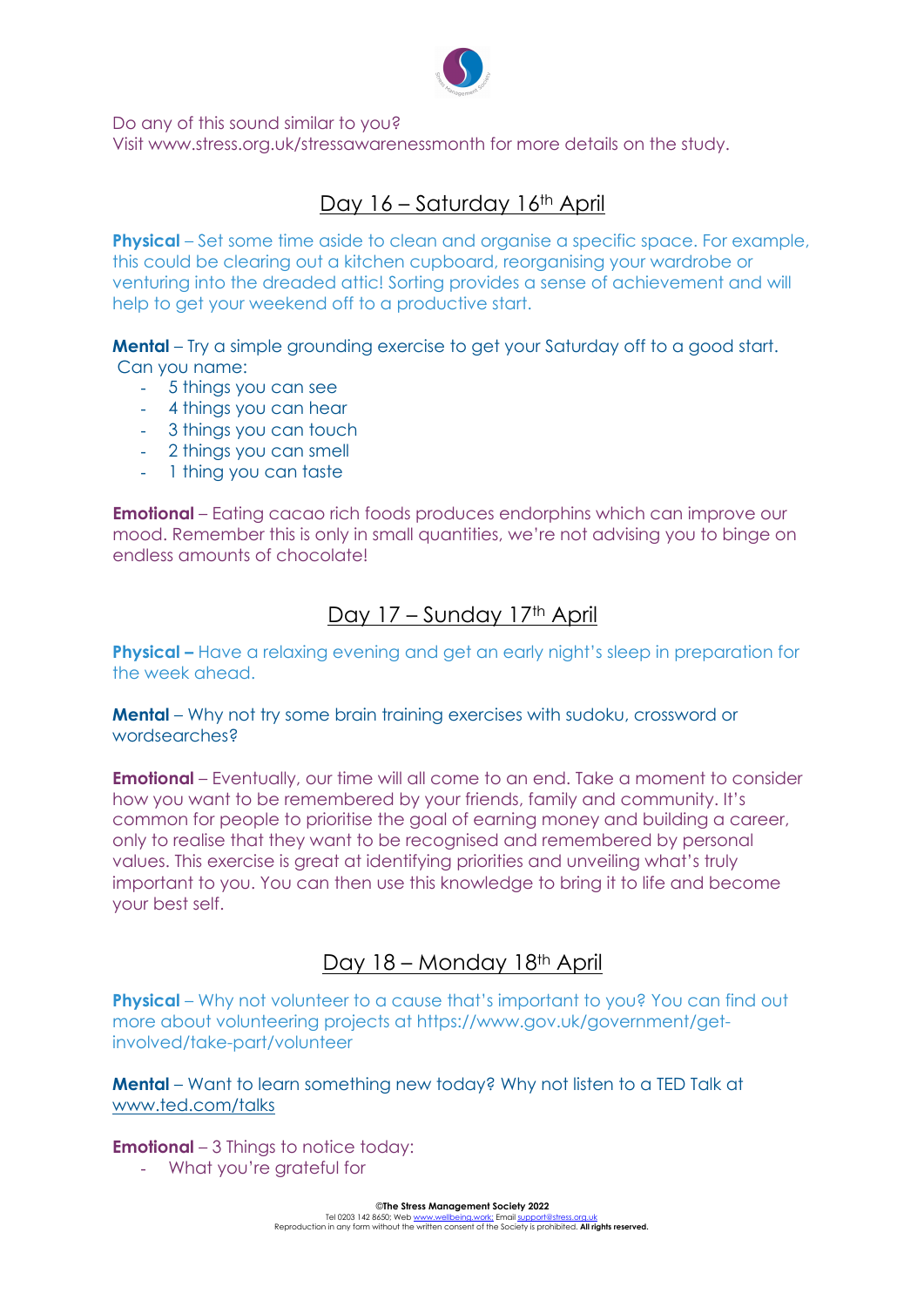

- What energises you
- What's not working and *why*

# Day 19 – Tuesday 19th April

**Physical** – Get up and do some quick short bursts of activity to get the blood pumping. Why not try:

- 30 star jumps
- 1 minute of high knees
- 15 burpees
- 30 seconds of skipping

**Mental** – Our Founder and Chief De-Stressing Officer, Neil Shah, has written a stressbusting book.

The steps of his 10-Step Stress Solution include:

- Prioritize your health
- Get a good nights sleep
- Don't be a slave to technology
- Learn to say 'no'
- Get moving to combat stress
- Adopt a positive mindset
- Master your time
- Practice deep breathing
- Stay hydrated
- Eat for wellbeing and NOT for stress

You can find out more about this on our website at www.stress.org.uk.

**Emotional** – Are you holding any grudges? Is there anything in life that you regret or would change if you had the chance? Take a moment to think about this and then let go of anything that is weighing you down. Life is a journey and we're only moving forwards.

#### Day 20 – Wednesday 20<sup>th</sup> April

**Physical** – Try our digital detox tally to work out the impact that technology has on your life. If the number of 'YES' responses outweighs the 'NO's, it's worth reflecting on your score and identifying any elements that can be changed.

**Mental** – Write down a list of things that you want to achieve by the end of the week.

**Emotional** – If you're feeling a little blue, remember that you are the sky and your emotions are the weather. You can acknowledge and accept them, without making them part of who you are. For example, instead of saying "I'm Sad", learn to say "I *feel* sad".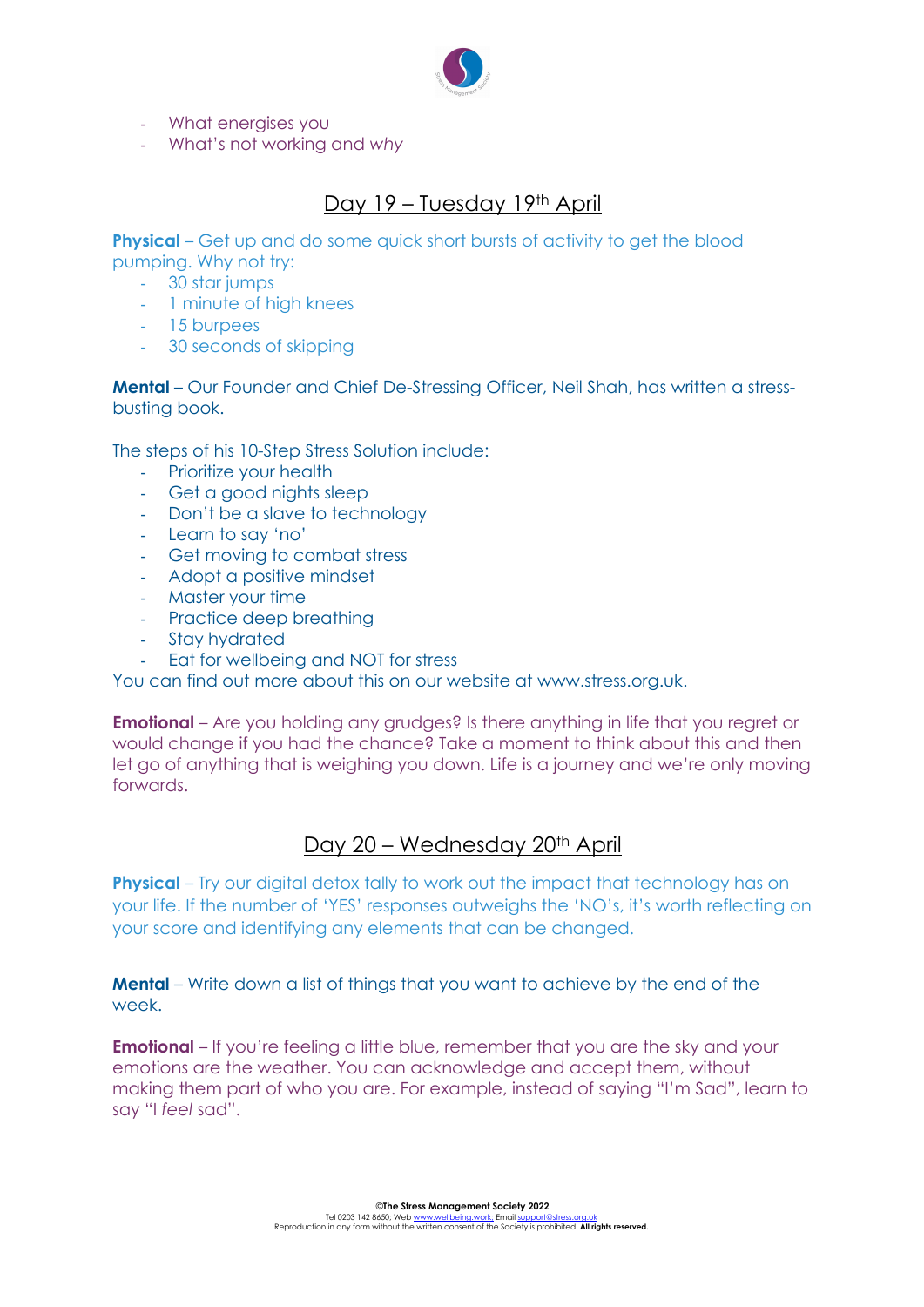

# Day 21 –Thursday 21st April

**Physical** – Here are some of the best stress-busting activities:

- Practicing mindfulness
- Being outside in nature
- Getting a good nights sleep
- Staying well hydrated
- Making time for fun and laughter
- Aerobic exercise
- Unplugging from digital devices

#### Pick one for your mid-week activity!

**Mental** – Since travelling abroad is off the cards, why not take yourself on a 10 minute holiday to de-stress. The power of the brain is amazing, and this nifty little trick is perfect for helping you to relax.

Listen to Neil and explore this activity at: https://www.youtube.com/watch?v=5hNcWDMtY\_Y

Emotional – Find a quiet spot and write a letter to your future self.

# Day 22 - Friday 22<sup>nd</sup> April

**Physical** – In need of a relaxing activity to wind down ready for the weekend? Try our stress colouring book, created by the amazingly talented Sam Antolik. Available at https://www.stress.org.uk/national-stress-awareness-month/

**Mental** – Reach out to someone you haven't spoken to in a while. A call or text can make someone's day!

**Emotional** – Think of 3 things good things which have happened to you over the week.

## Day 23 – Saturday 23rd April

**Physical** - Green therapy: if you have a garden, go outside – if not, use your exercise time wisely and plan a route where you can get a nature fix – green is good!

**Mental** – Perform a random act of kindness for someone around you. You'll be surprised about how much a little act can impact upon someone's day.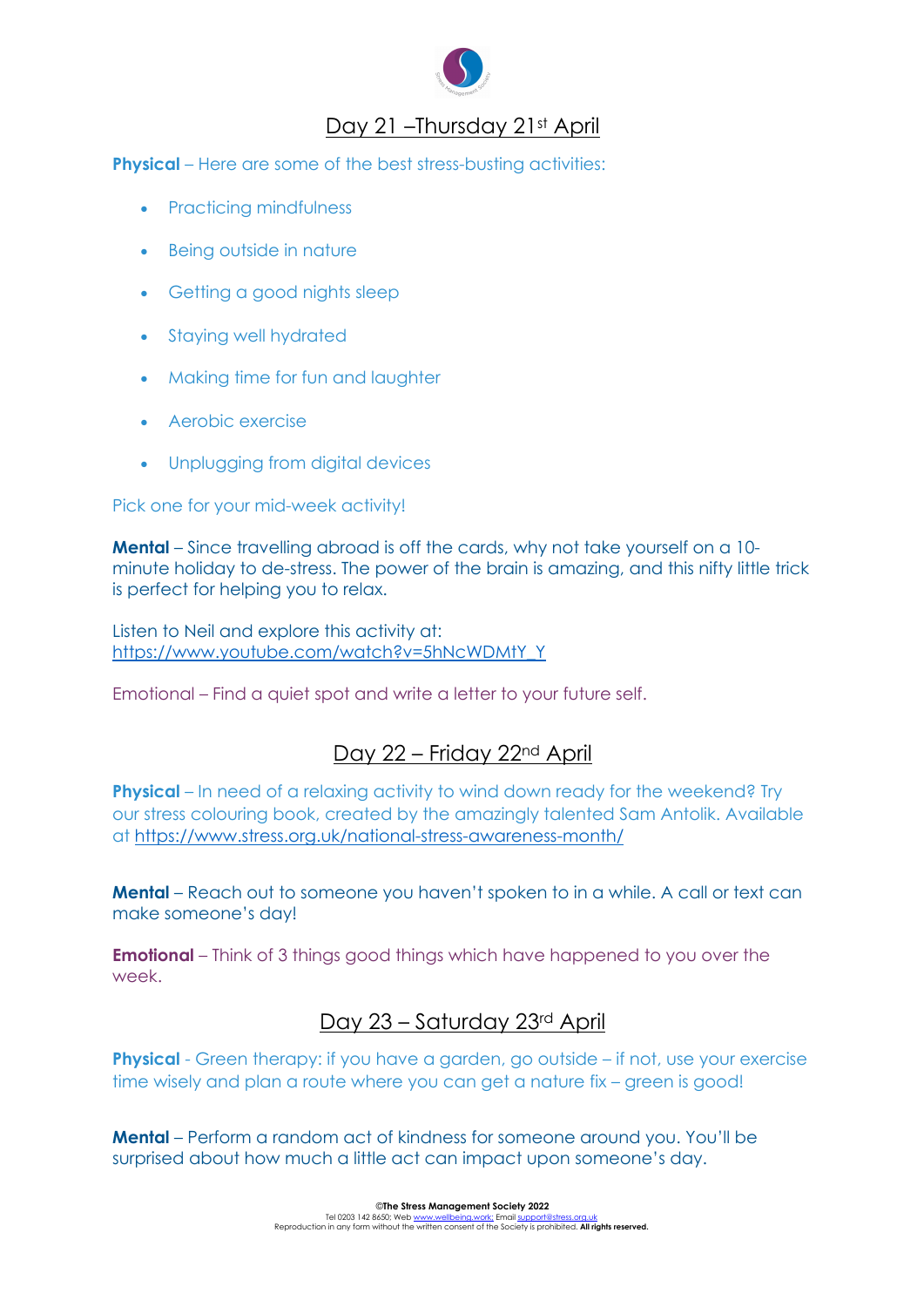

**Emotional** – Send a motivational text to someone that you know is struggling.

# Day 24 – Sunday 24th April

**Physical** – You're never too old to get creative! Try a creative activity today, whether it's writing, crafting, baking, cooking or photography – the worlds your oyster!

**Mental** – Why not stimulate a different part of your brain and try learning a new language? There are plenty of fantastic language apps including Duolingo, MemRise, Babbel, Hello Talk… iPuedes hacerlo!

**Emotional** – Take some time to reflect on the past week and the one ahead. What were the positives? What challenged you? What did you overcome? What do you hope to achieve in the upcoming week?

# Day 25 – Monday 25th April

**Physical** – Clean and organise your workspace / room for the busy week ahead. A useful tip is to start with what you see around you and gradually increase your circle of influence.

**Mental** – Create a jar for your happy memories and add them as you go along. At the end of the year, you can open the jar and remind yourself of all the wonderful things that happened and what you achieved.

**Emotional** – If you're in a position to do so, donate some supplies to your local food bank. Unsure of what to give? Most food banks have a website with details on their stock levels and the items they need most. It's always useful to check beforehand to ensure that your donation makes the most impact.

## Day 26 – Tuesday 26<sup>th</sup> April

**Physical** – Why not trade that sugary snack for a piece of fruit and help towards your 5 a day!

**Mental** – Ikigai is a Japanese word for the thing that is your reason for being and the thing that gets up in the morning. Have you found your Ikigai? Take our free survey to find out! Visit https://ikigaisurvey.questionpro.com/

**Emotional** – Take the time to think about the mental state of those around you and identify who may be struggling. Is anyone who comes to mind and if so, what can you do to help?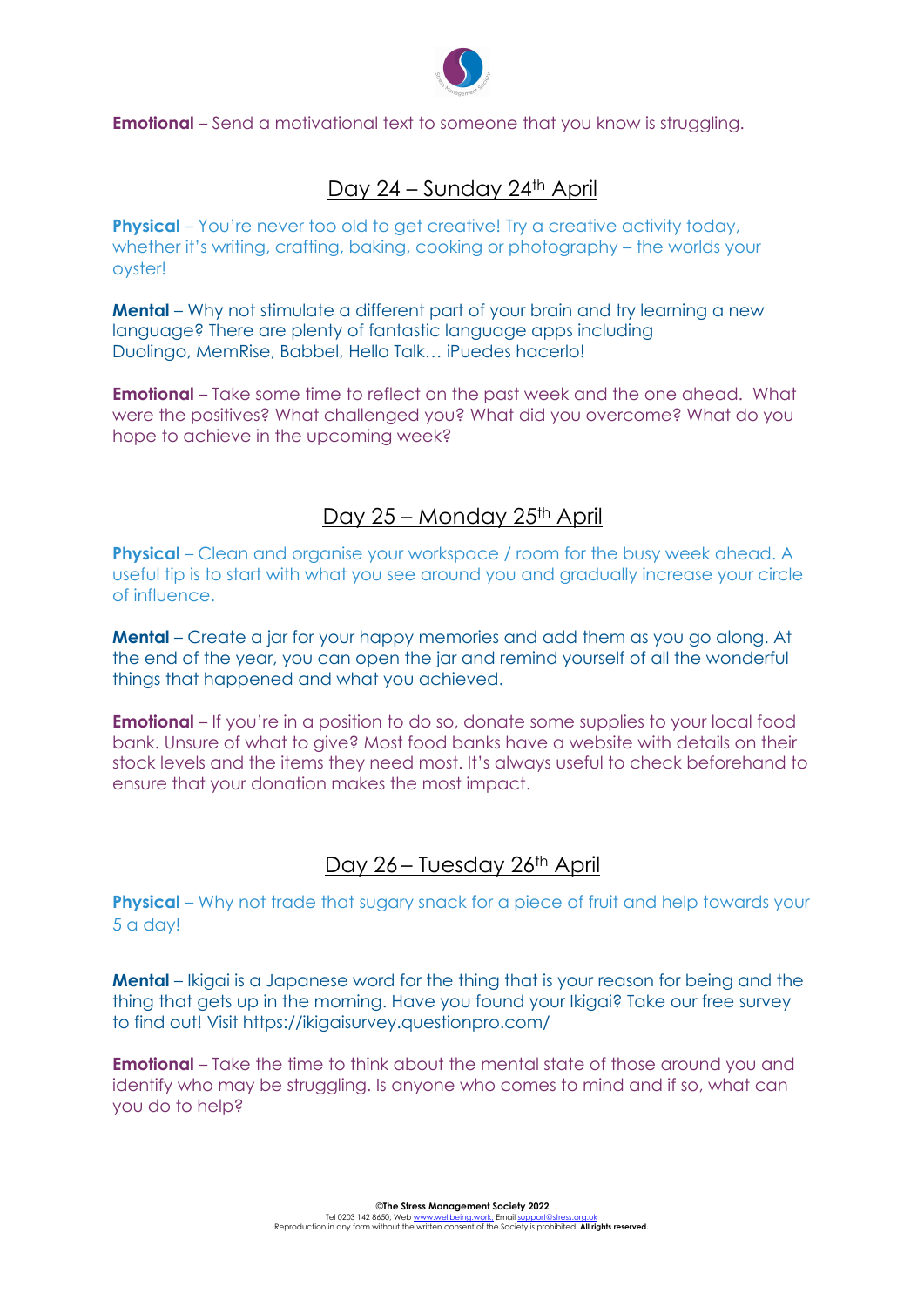

# Day 27 – Wednesday 27th April

**Physical** – Make a note of the support resources available to you:

- CALM Phone: 0800 58 58 58 (daily, 5pm to midnight) Website: www.thecalmzone.net
- Mental Health Foundation Website: www.mentalhealth.org.uk
- Mind Phone: 0300 123 3393 (Monday to Friday, 9am to 6pm) Website: www.mind.org.uk
- PAPYRUS Phone: HOPElineUK 0800 068 4141 (9am to midnight, every day of the year) Website: www.papyrus-uk.org
- Rethink Mental Illness Phone: 0300 5000 927 (Monday to Friday, 9.30am to 4pm) Website: www.rethink.org
- Samaritans Phone: 116 123 (free 24-hour helpline) Website: www.samaritans.org.uk
- SANE Textcare: comfort and care via text message, sent when the person needs it most: www.sane.org.uk/textcare Peer support forum: www.sane.org.uk/supportforum Website: www.sane.org.uk/support
- YoungMinds Phone: Parents' helpline 0808 802 5544 (Monday to Friday, 9.30am to 4pm) Website: www.youngminds.org.uk

**Mental** – Smiling can alter our brain chemistry and make us feel happier. It is also infectious so smile at someone you pass and kickstart a chain reaction!

**Emotional** – Pet a dog! Giving attention to our furry friends' releases Oxytocin, the love hormone.